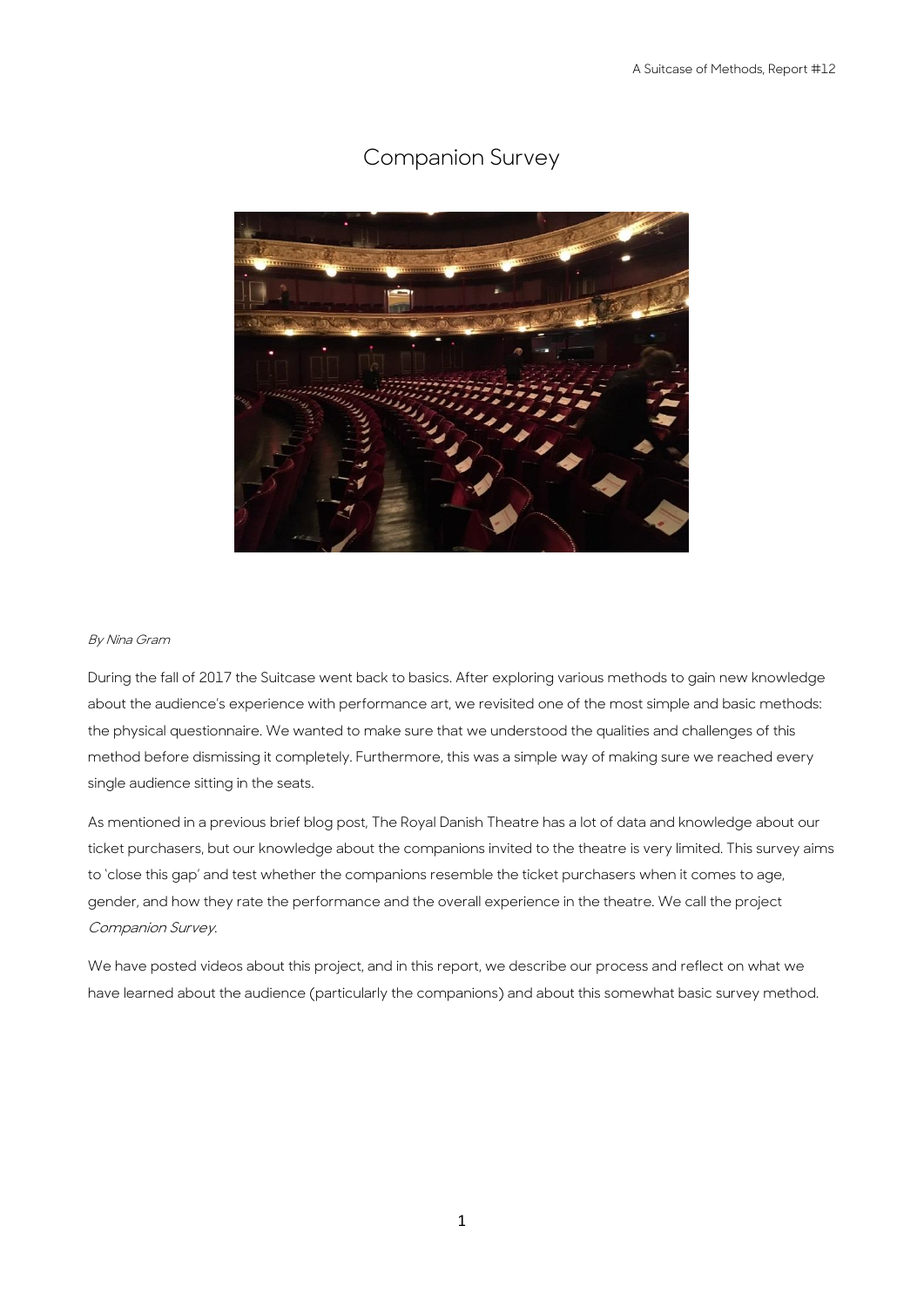#### **The setup**

The last two weeks of November we carried out this Companion Survey on 12 performances in our three different houses. Five different productions with a total of 6,889 audiences. The productions were:

- The Girl of the West (opera)
- Raymonda (ballet)
- Dance<sub>2Go</sub> (Ballet)
- Masquerade (play)
- Pang! (play)



We placed a survey (see picture below) on each seat asking the audience about their age, gender, whether they bought the ticket or attended as a companion, and to what degree they would recommend the performance and the overall experience in the theatre to friends or family – a so-called NPS score, explained further in this [report.](https://asuitcaseofmethods.files.wordpress.com/2017/10/report-11-systemic-evaluation1.pdf) For audience who wanted to leave us a comment, there was a small text box at the bottom of the page.

 $\left(\frac{1}{2}\right)$ 

#### **Udfyldes EFTER forestillingen**

Raymonda d. 16/11 2017

Vi vil gerne vide mere om de oplevelser publikum får i vores huse. Vi vil derfor bede dia svare på disse soørgsmål efter forestillingen.



Tak for din besvarelsel Kortet afleveres i poser i foveren.

The survey was filled out after the performance and dropped in stands placed in the foyer. We gave the audience a small piece of candy and a Royal Danish Theatre pencil to thank them for their effort and to encourage them to fill out the survey. We received a total of 3,800 responses and 1,001 of these included a written comment.

Watch the two videos where we [introduce the project](https://www.youtube.com/watch?v=ZGRGb_z0lFE&t=3s) an[d setup the survey.](https://www.youtube.com/watch?v=V4yYle7y0Ro)

After collecting the responses, we sent them to the research and data company YouGov, who counted and registered them in the data analytics platform Crunch. From here, we started an analytical process with the results looking at the distribution of age, gender, NPS score etc. on the various productions and on ticket purchasers and companions respectfully.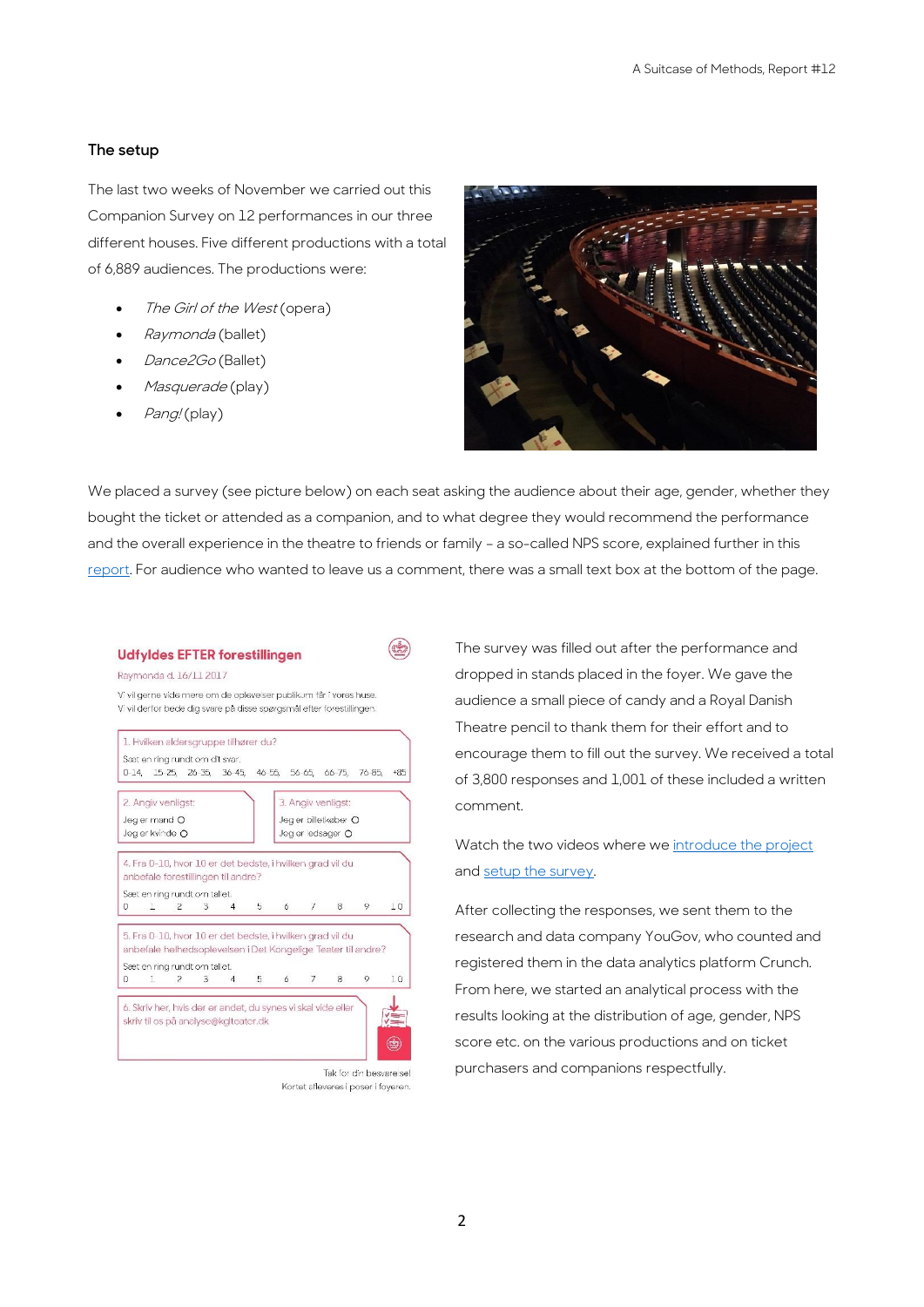## **The results**

When looking at the results from this survey we have to remember that the responds are based on a couple of productions (one or two for each art form) and not an entire season. Nevertheless, 3,800 responds are considered a significant amount in order to provide decent insight.

A pervasive insight from this survey is how devoted and passionate our audiences are. The fact that so many of them take the time to fill out, hand in, and (in many cases) even leave a comment tells us that they care about performance art and about The Royal Danish Theatre. "We work to live – we live for The Royal Danish Theatre" as one audience member put it.

Even neutral or negative comments attest to an interest in and passion about theatre.

*It is extremely laborious to have separate programme coupons!! Please return to the original procedure, so I can get the programme by showing my season card, thank you.* 

Many of our audiences are long time frequent customers. Some of them have experiences with the theatre that go back decades, and they relate current experiences to a long theatre history.

We even received several questionnaires by post from audiences who forgot to hand in the form as they left the theatre. The responses contained long descriptions on how the experience had affected them and suggestions on how to improve the theatre experience.

#### **The age of the audience**

In this survey, the largest age group within the audience is between 66-75 years old. See the table below.



The average age varies slightly across the art forms. The plays have the youngest audience and the highest age average is found in the Opera. These findings reveal general tendencies, but they are also a result of the specific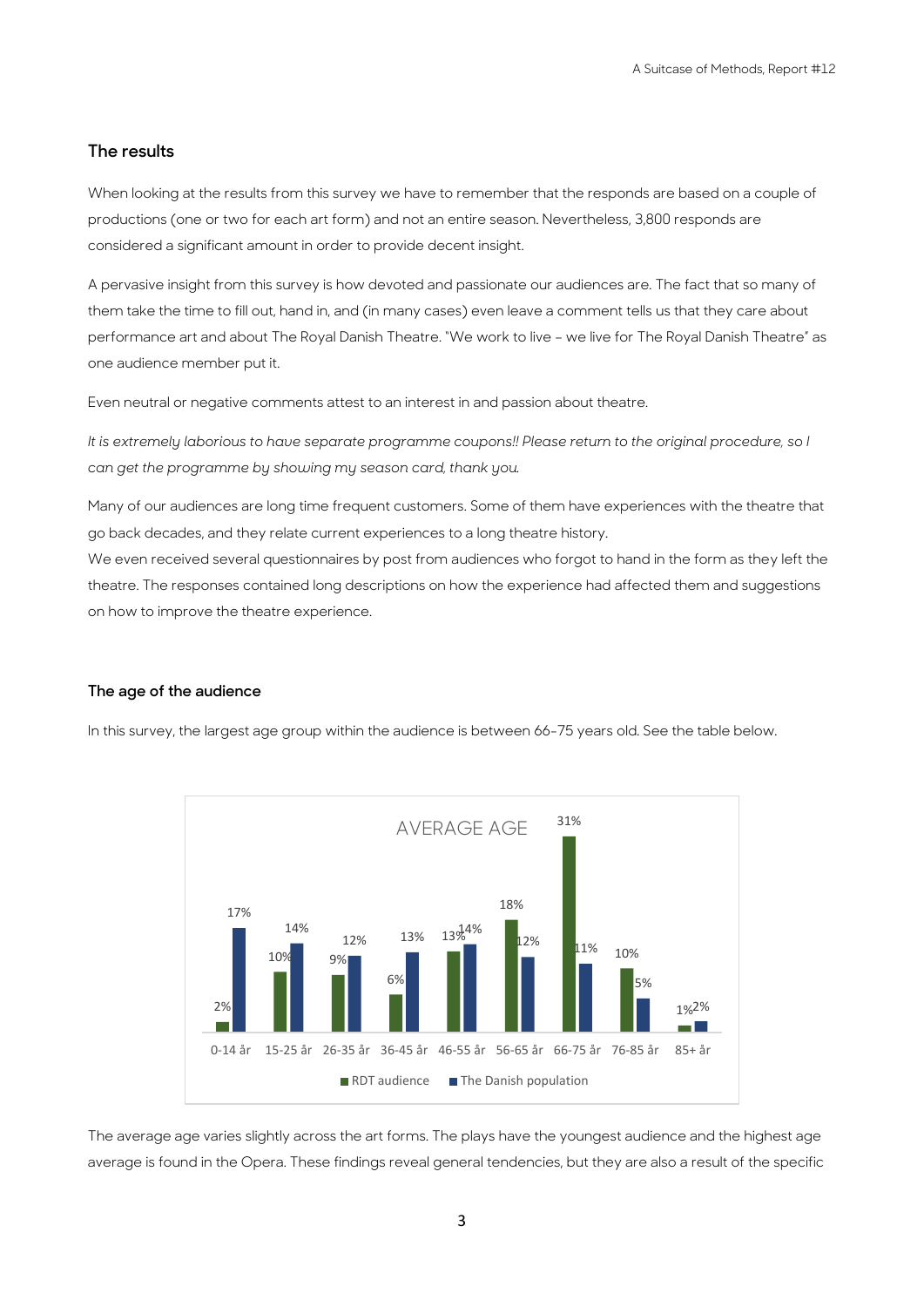productions performed this period. *The Girl of the West*, for instance, might not appeal to a young audience as much as another more well-known opera could. From our traditional surveys, however, we see that our youth ticket sales are rising within all art forms. 15% of all our tickets are sold to audiences between the age of 15 and 25. This fits with the percentage of this age group in the entire Danish population.

### **The gender distribution of the audience**

When going through the numbers we see that more women than men attended The Royal Danish Theatre in November 2017 - 65% women versus 35% men. Again, the numbers vary in relation to the art form. The ballet has the highest percentwise difference between men and women (73% women and 23% men). When it comes to the plays, there is almost no difference between the number of men as women in the audience.

#### **Ticket purchasers versus companions**

When we look at how genders are distributed in regards to ticket purchasers/customers and companions they are almost completely evenly distributed. However, in the graphs on the right and below we see the age of the customers versus the companions for men and women respectfully. This gives us an indication of when our customers start taking initiative to buy their own tickets.



Customers vs. companions for women

As seen below, men start taking this initiative around the age of 26-35, whereas the women start somewhat earlier. There is a notable rise in female customers between the age of 15-25. Furthermore, it seems that the older we are (until we reach 85+ years old) the more likely we are to purchase our theatre tickets ourselves.

This knowledge could be useful in relation to new audiences. With this data in mind, it might be relevant to consider how we approach this young group of audiences, who might be on the verge of purchasing their first ticket. We aim to reach them through our various outreach initiatives etc. and this graph seems to emphasize why it is necessary to focus on young audiences.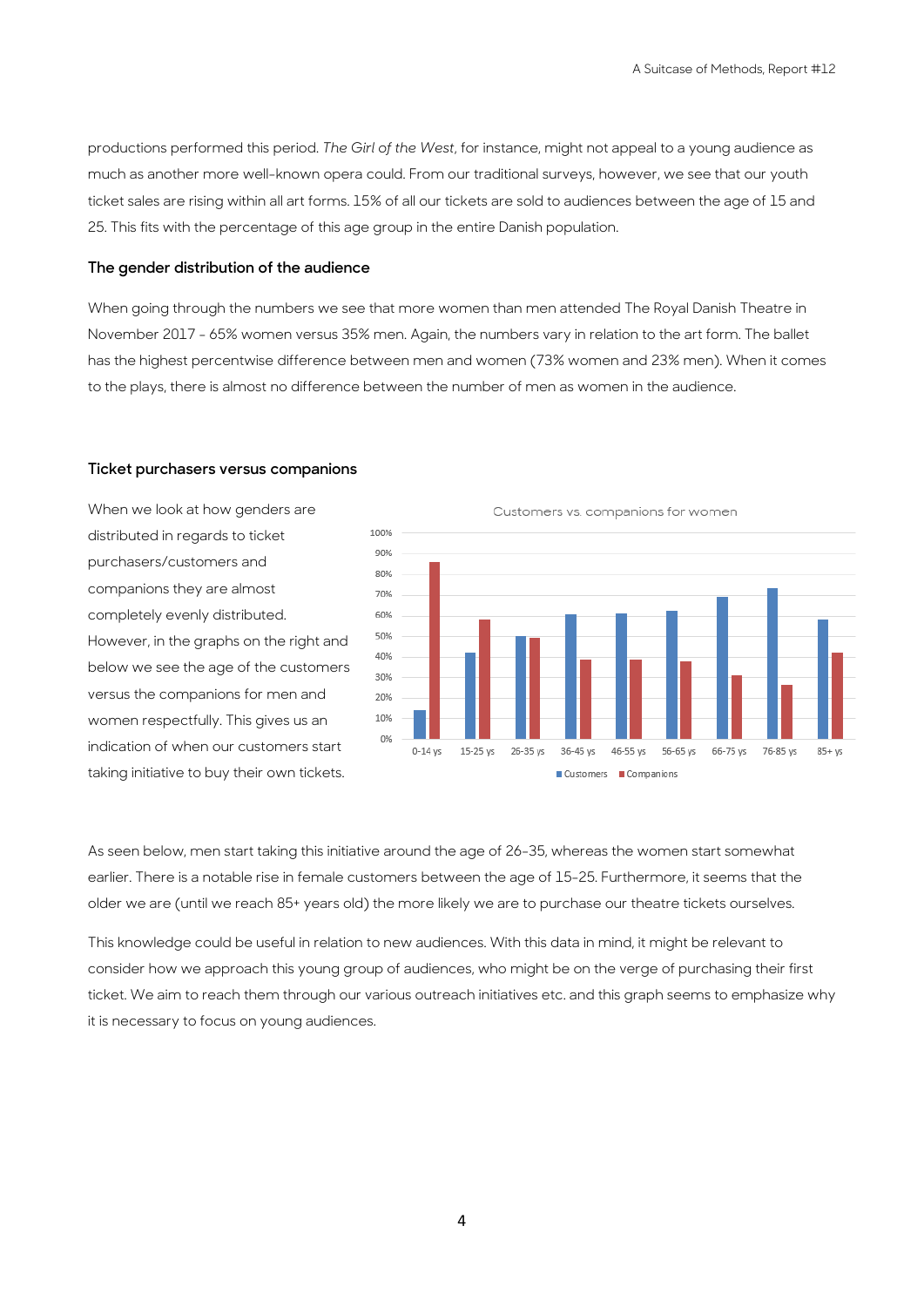Furthermore we see that 62% of the customers have answered the questionnaire whereas 38% of the companions have filled out the survey. There could be several reasons for this. First of all, there were more customers than companions sitting the auditoriums. But it could also indicate that when you take initiative and plan a theatre visit, you might be more prone to answer questions like ours and reflect on your satisfaction with the experience.

Customers vs. companions for men



## **Net Promoter Score**

As mentioned, we asked the audience how likely they are to recommend the production and the overall experience in the theatre. Their responds gave us the so-called Net Promoter Score (NPS) for this limited selection of productions and the overall theatre experience. From these numbers we could see that the overall experience is rated higher than the experience with a specific performance. This is in line with results from our traditional online surveys, where we often receive comments on issues like transportation, lines in bars, and lighting in the foyer, etc. This feedback tells us that the venues, the surroundings, and the practical circumstances surrounding a theatre visit are of great importance, if we want to deliver excellent customer service as well as great art.

In terms of NPS, it is interesting that responds from the ticket purchasers versus the companions are very similar. However, we do see a difference in the opera-ratings, where ticket purchasers are more likely than the companions to recommend both the production and the over-all experience.

Again, there may be several reasons for this. First-of-all, it seems natural to expect the ticket purchasers to have positive expectations of the experience as they most likely have made the decision of taking the time and spending the money. But the findings could also tell us something about opera as art form. Perhaps opera requires a bit more of its audience than ballet or plays. This assumption is supported by comments such as this one received by a companion, who had just seen the opera The Girls of the West.

I am really glad, my husband introduced me to the production with two different DVDs before we came here today.

When comparing this NPS with the NPS from our traditional online surveys on the same productions we see that both production and the overall experience receive lower scores in the physical questionnaires. The only exception is the overall experience rated by the ballet audience, which is exactly the same for the two survey methods. This attests to the method's extensive impact on the data that is produced in a survey. We will reflect on this further below.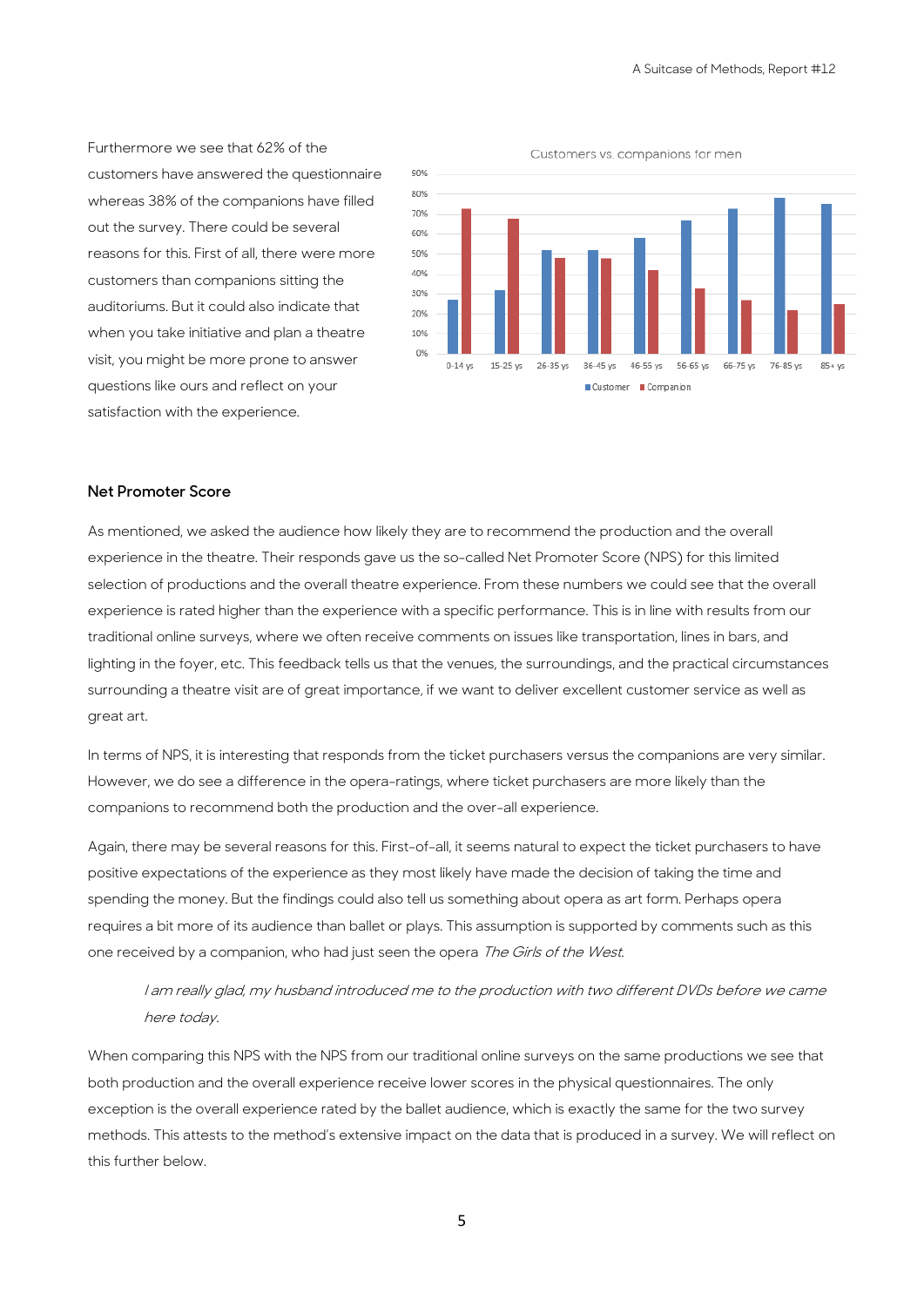## **About the comments**

As mentioned we received 1,001 comments for this Companion Survey. Combined with comments from our traditional online surveys this feedback helped us to understand characteristics and personality traits within each audience group. We have audiences who watch almost everything we present, but we also have groups who are oriented primarily towards one art form. When reading through the comments for each art form certain characteristics arise. Each art form seem to have its own 'tone of voice' in the comments. Some are very enthusiastic, some are oriented towards the production, others report primarily about feelings, and others yet again give feedback about practical circumstances affecting the theatre visit. We use this knowledge to better understand what is important when watching the various art forms and visiting the different venues.

Another interesting insight is, that the comments in this survey tend to be slightly shorter (due to the small text box) and a bit more critical than comments from our traditional online survey or comments from the survey ['Where in your body…'](https://asuitcaseofmethods.files.wordpress.com/2017/09/report-10-when-we-ask-about-your-body.pdf). It seems thus, that practicalities and general circumstances around filling out this survey affect the message the audience want to give the theatre. Again, this points at how much the method used when gathering knowledge affects the content we receive.

### **Methodological reflections**

First, it is important to mention that the traditional questionnaire is a very simple method design. It is easy to design and carry out a survey using this method. However, the results may also be somewhat simple as it is difficult to get in depth answers with the small textbox. The method is useful when you need certain facts or assumptions confirmed or denied. When choosing this method it is also important to be aware of the task of collecting and analysing the data afterwards. It is time consuming if applied on large groups of audiences.



#### Audience's reactions

A physical questionnaire placed on the seats disturbs the audience and requires something from them in a situation where they most likely expect to just sit back, relax, and take in the experience. We saw for instance a few negative reactions to the survey itself. One audience described it as:

#### American analysis crap

It is thus important to be aware not to disturb the audience too often, and make sure that we make good use of the data and insights in future communication, customer relation, and when gathering knowledge about the